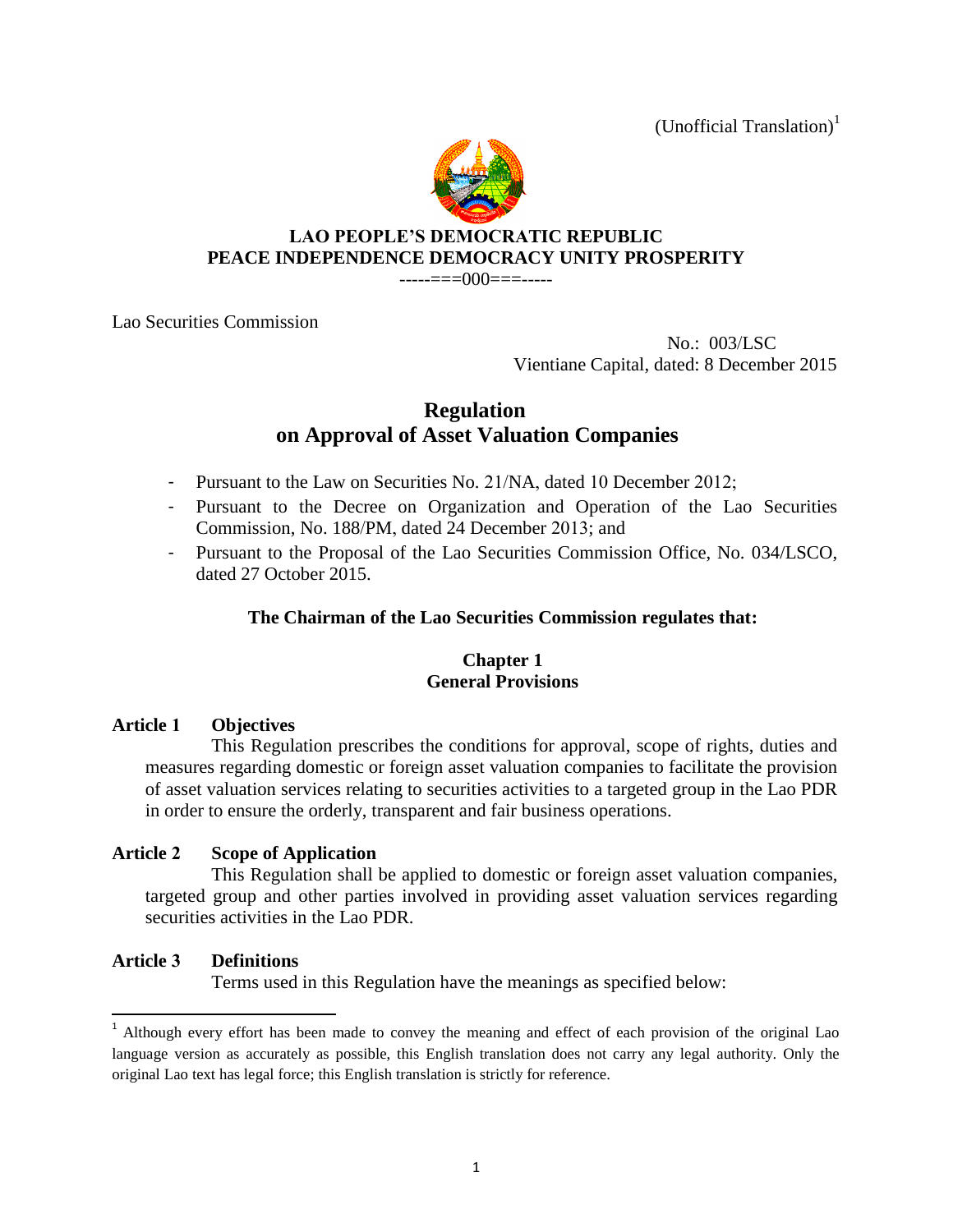- 1. **Domestic asset valuation company** means a company providing asset valuation services that is established and operated in compliance with relevant laws and regulations of the Lao PDR;
- 2. **Foreign asset valuation company** means a company providing asset valuation services that is established and operated in accordance with relevant laws and regulations of foreign jurisdiction;
- 3. **Approval of asset vaulation company** means the approval granted by the Lao Securities Commission Office, allowing an asset valuation company to provide asset valuation services relating to securities activities to a targeted group in the Lao PDR;
- 4. **Targeted group** means potential issuers, issuers, listed companies, securities intemediaries and other juristic persons relating to securities activities that use asset valuation services provided by an asset valuation company;
- 5. **Asset** means land, property, machine, equipment, lease contract, concession contract, patent or intellectual property that can be valued in compliance with applicable valuation standards;
- 6. **Property** means tower, building, factory, plant, dam, and infrastructure;
- 7. **Equipment** means other invention used in facilitating manufacturing processes and business operations;
- 8. **Patent** means an exclusive right granted by a government authority to protect new invention with a creative process and can be used in the industrial manufacturing;
- 9. **Intellectual property** means the results of human intelligence in designing and producing a property.

### **Chapter 2**

# **Approval of Asset Valuation Companies and Asset Valuation Professionals**

### **Article 4 The Application for Asset Valuation Company Approval**

An asset valuation company wishing to provide asset valuation service to a targeted group shall satisfy the conditions prescribed in Article 5 and shall submit its an application and supporting documents to the Lao Securities Commission Office for considering the approval in accordance with Article 6 of this Regulation.

#### **Article 5 Conditions for the Asset Valuation Company Approval**

An approval of an asset valuation company shall satisfy the following conditions:

- 1. having a minimum registered capital of five hundred million Kip (500,000,000 Kip);
- 2. being a domestic asset valuation company or a foreign asset valuation company in the list of asset valuation companies approved by a jurisdiction which is a member of the International Organisation of Securities Commissions (IOSCO) or being in the list of asset valuation companies approved by a foreign securities supervisory authority which has signed the MOU with the securities supervisory authority of the Lao PDR;
- 3. having a good reputation and experience in conducting asset valuation services;
- 4. having a sound and secure internal control system;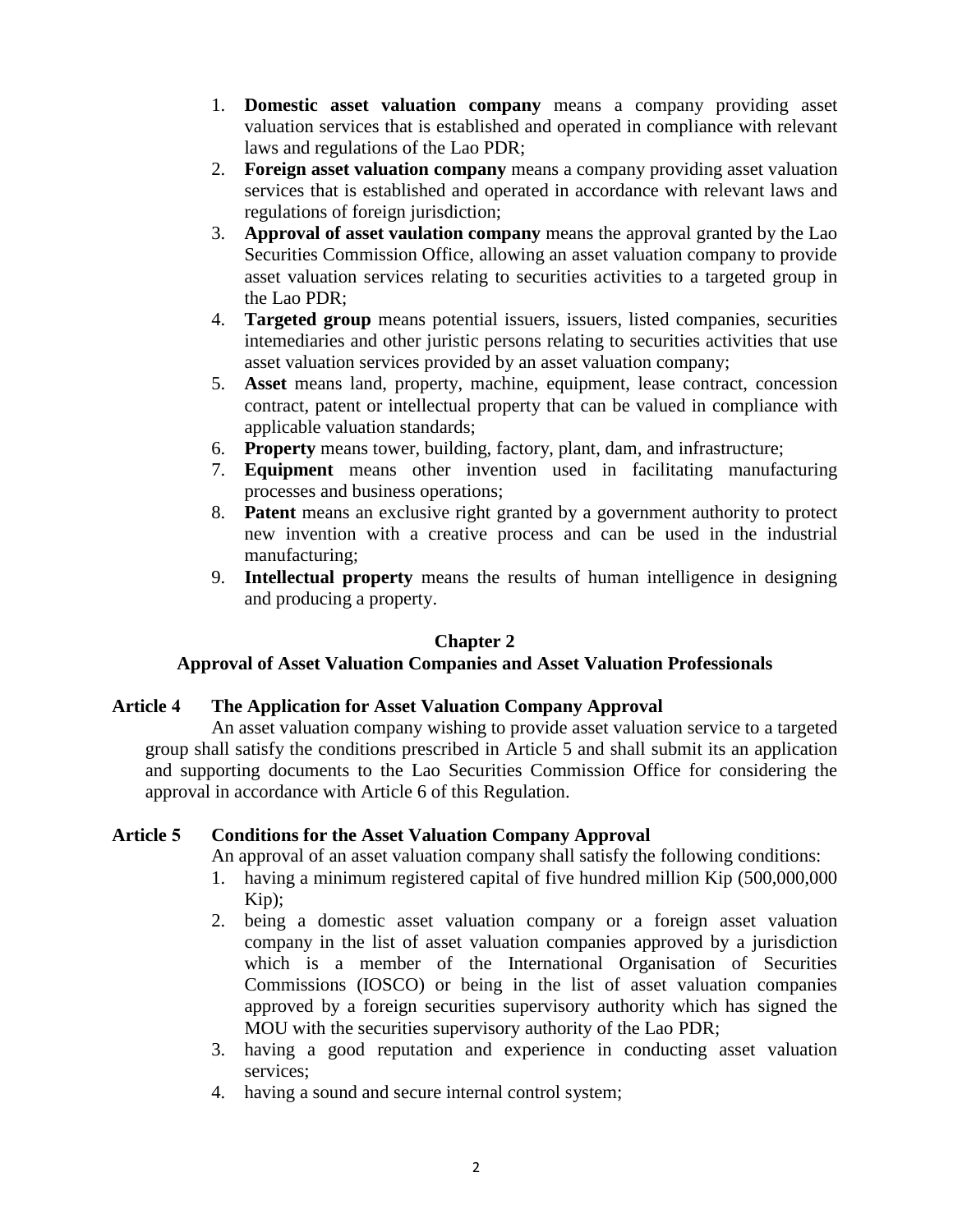- 5. having at least two asset valuation professionals with an asset valuation practitioner certificate or a certificate of registration of asset valuation professional issued by a domestic or foreign securities supervisory authority and relevant asset vuluation business association;
- 6. having sound financial status or operating a business with a profit in the latest financial year prior to submission of application documents for approval to the Lao Securities Commission Office, except for a newly established asset valuation company.

### **Article 6 Application Documents for Asset Valuation Company Approval**

The application documents for an asset valuation company approval comprise the following documents:

- 1. an application pursuant to the form of the Lao Securities Commission Office;
- 2. a copy of a business incorporation certificate or an enterprise registration certificate of an asset valuation company;
- 3. a name list of asset valuation officers having an asset valuation practitioner certificate or a certificate of registration of asset valuation professional issued by a domestic or foreign securities supervisory authority and relevant asset vuluation business association;
- 4. a copy of an asset valuation company's charter;
- 5. business operation report and the latest financial statements prior to submission of application documents for approval to the Lao Securities Commission Office, except for a newly established asset valuation company;
- 6. annual business operating plan in the Lao PDR after obtaining the approval certificate.

### **Article 7 Consideration of Application for Asset Valuation Company Approval**

The Lao Securities Commission Office shall consider or reject the appilcation document for an asset valuation company approval within 30 days from the date of receiving complete and accurate application documents. In case of rejection, the Lao Securities Commission Office shall provide a response in writing together with reasons of rejection.

### **Article 8 Conditions for Asset Valuation Professional Approval**

An approval for an asset valuation professional shall satisfy the following conditions:

- 1. having a specific technical knowledge such as accounting, finance, banking, business administration, economics, marketing, statistics, legal and other relevant sectors for assisting the management to operate business with at least two years of experience in asset valuation;
- 2. having at least two consecutive years of experience in asset valuation prior to submission of application documents for approval to the Lao Securities Commission Office;
- 3. for an asset valuation professional with asset valuation related bachelor's degree shall have at least two years of experience in asset valuation.

# **Article 9 Application for Asset Valuation Professional Approval**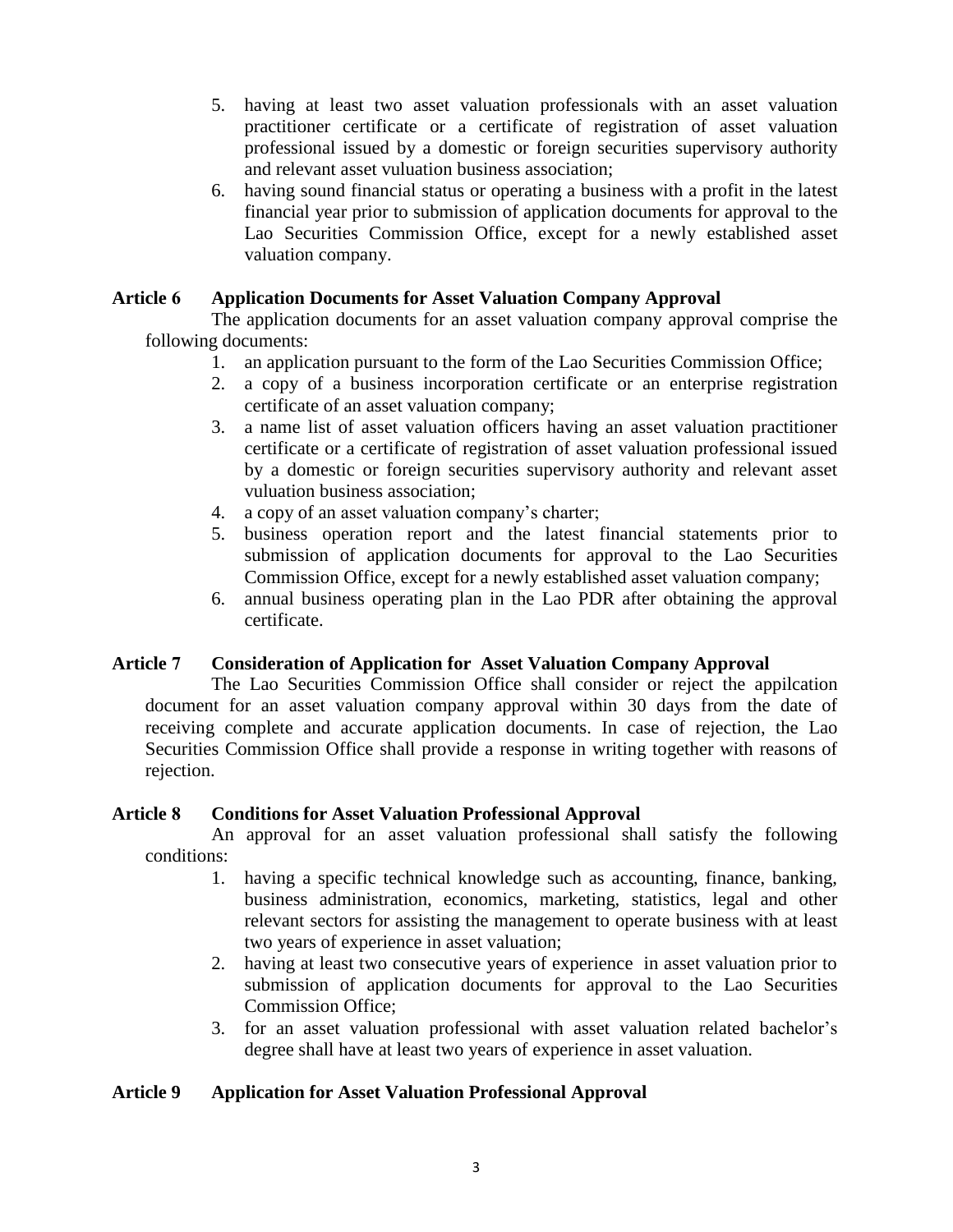Application documents for an asset valuation professional approval comprise the following documents:

- 1. an application pursuant to the form of the Lao Securities Commissionn Office;
- 2. a brief biography of asset valuation professional(s) wishing to obtain an approval and renew the approval of an asset valuation professional puruant to the form of the Lao Securities Commission Office;
- 3. a copy of a asset valuation practioner certificate or a certificate of asset valuation professional granted by a domestic or foreign securities supervisory authority and relevant asset valuation business association;
- 4. certificate of criminal record issued no later than three months;
- 5. certificate of residence or passport.

#### **Article 10 Consideration of Asset Valuation Professional Approval**

The Lao Securities Commission Office shall consider or reject the the application for an asset valuation professional approval within 30 days from the date of receiving complete and accurate application documents. In case of rejection, the Lao Securities Commission Office shall provide a response in writing together with reasons for rejection.

# **Article 11 Approval Period for Asset Valuation Company and Asset Valuation Professional**

The approval for an asset valuation company and an asset valuation professional shall be expired in a three year period as from the date of obtaining the approval.

### **Article 12 Renewal of Asset Valuation Company and Asset Valuation Professional Approval**

An asset valuation company and an asset valuation professional wishing to renew the approval for the purpose of continuing its provision of asset valuation services shall satisfy the conditions as prescribed in Article 5 and Article 8 and shall submit application documents as prescribed in Article 6 and Article 9 of this Regulation to the Lao Securities Commission Office in at least forty-five days prior to the expiry of approval period.

#### **Chapter 3 Scope of Provision of Asset Valuation Services**

#### **Article 13 Scope of Provision of Asset Valuation Services**

An approved asset valuation company may provide asset valuation services to targeted group within the following scope:

- 1. Valuation of land;
- 2. Valuation of property;
- 3. Valuation of machine;
- 4. Valuation of equipment;
- 5. Valuation of lease contract;
- 6. Valuation of concession contract;
- 7. Valuation of patent or intellectual property.

The valuation of a targeted group's assets shall be consistent with market value and shall apply asset valuation principles that are consistent with the Lao Accounting System or International Financial Reporting Standards (IFRS);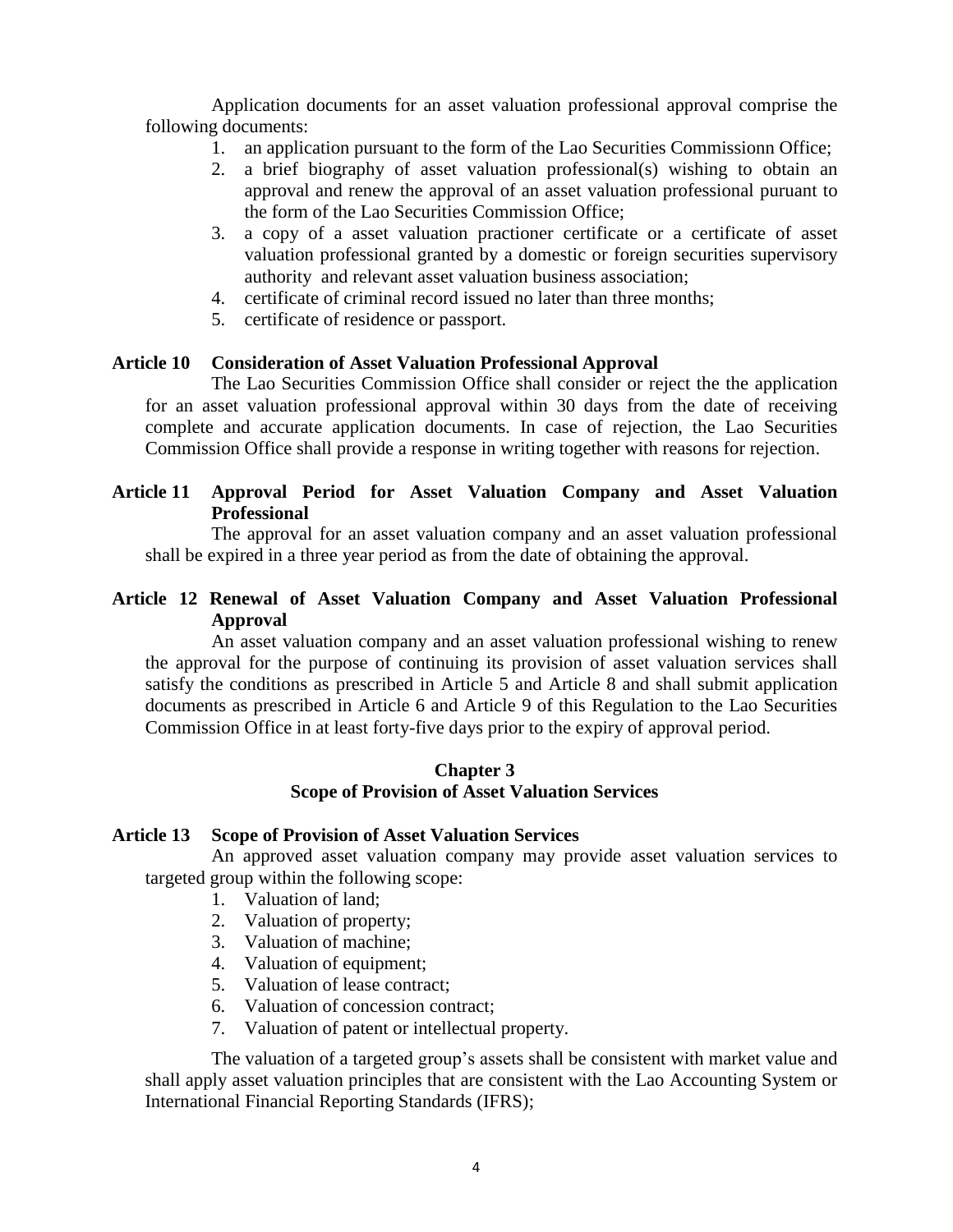Where an asset valuation company wishing to provide asset valuation services to a targeted group relating to activities other than securities, such a company shall obtain an approval from other relevant authority.

### **Article 14 Rights and Duties of Asset Valuation Company**

An asset valuation company shall have the following rights and duties:

- 1. to provide services as prescribed in Article 13 of this Regulation;
- 2. to keep and maintain confidential information and documents of a targeted group for the period of provision of vuluation services and the period of 10 years following the completion of such services;
- 3. to exercise rights and perform duties as stipulated in the agreement with a targeted group;
- 4. to pay fees as prescribed in Article 16 of this Regulation and to pay tax and other fees relating to its services to the Government of the Lao PDR as prescribed in the applicable laws and regulations;
- 5. to exercise other rights and perform other duties as prescribed by the Lao Securities Commission Office in each period.

### **Article 15 Report on Asset Valuation**

An asset valuation company shall report its operation to the Lao Securities Commission Office as follows:

- 1. report on business operation in the Lao PDR on a quarterly basis within fifteen days as from the end of each quarter;
- 2. report on business operation in the Lao PDR on an annual basis within ninety days as from the end of each financial year;
- 3. a draft agreement and a detailed operating plan in providing asset valuation services to a Targeted group in each period;
- 4. a copy of agreement on provision of asset valuation services with a targeted group;
- 5. report on changes of asset valuation professional(s), e.g. name and surname, and their brief biography within fifteen days as from the date of changes.

An asset valuation company shall provide the reports with contents as stipulated by the Lao Securities Commission Office in each period.

### **Article 16 Fees relating to Asset Valuation Company and Asset Valuation Professional Approval**

An asset valuation company and asset valuation professional wishing to provide asset valuation services shall pay the Lao Securities Commission Office any fees relating to the approval as follows:

- 1. a fee for the grant of a certificate of approval of an asset valuation company amounted twenty million Kip (20,000,000 Kip) and the grant of a certificate of approval of an asset valuation professional amounted two million Kip (2,000,000 Kip) per person and such fees shall be paid on the date of obtaining the relevant certificate of approval;
- 2. a fee for the renewal of certificate of approval of an asset valuation company amounted ten million Kip (10,000,000 Kip) and the renewal of certificate of approval of an asset valuation professional amounted two million Kip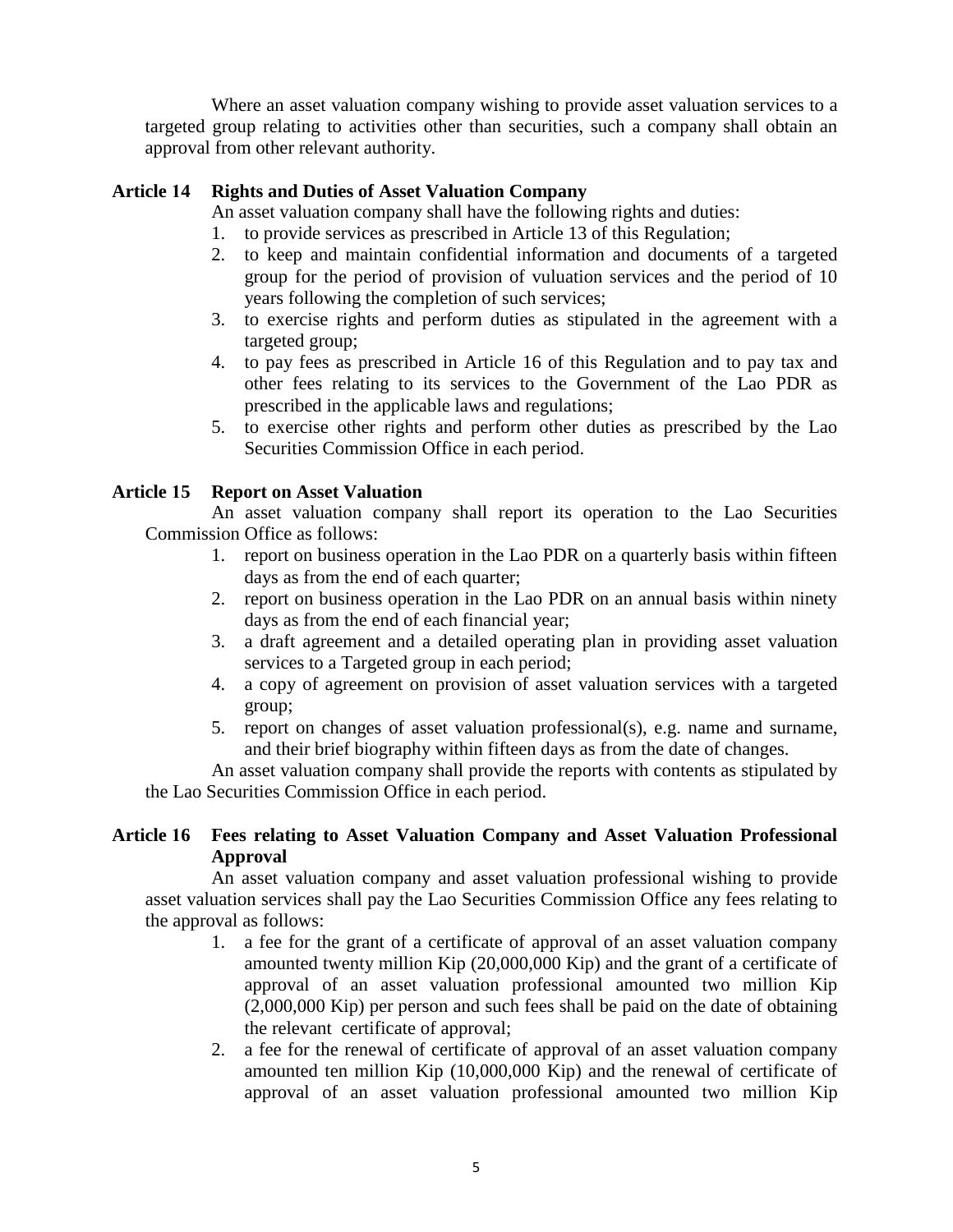(2,000,000 Kip) per person and such fees shall be paid on the date of obtaining the renewal of the relevant certificate of approval;

3. an annual supervision fee for an asset valuation company amounted ten million Kip (10,000,000 Kip) and an annual fee for an asset valuation professional amounted one million Kip (1,000,000 Kip) per person and such fees shall be paid within the first quarter of the following year. In the event that an asset valuation company does not sign any agreement to provide asset valuation services to a targeted group within a particular year, such a company and an asset valuation professional shall not be subject to the payment of an annual supervision fee for that particular year.

### **Article 17 Sanctions Against Violators**

In case where an asset valuation company violates this Regulation, it shall be fined depending on the following cases:

- 1. providing asset valuation services without obtaining an approval from the Lao Securities Commission Office, a fine of one hundred million Kip (100,000,000 Kip) shall be applied;
- 2. providing asset valuation services other than prescribed in Article 13 of this Regulation, a fine of fifty million Kip (50,000,000 Kip) shall be applied;
- 3. failing to keep and mantain confidential information and documents of a targeted group for the period of provision of asset valuation services and a ten year period following the completion of such services, a fine of fifty million Kip (50,000,000 Kip) shall be applied;
- 4. failing to report on its operation to the Lao Securities Commission Office on time as prescribed in Article 15 of this Regulation, a fine of ten million Kip  $(10,000,000$  Kip) shall be applied;
- 5. failing to report or report incorrect or incomplete information on its operation to the Lao Securities Commission Office as prescribed in Article 15 of this regulation, a fine of fifteen million Kip (15,000,000 Kip) shall be applied;

In case where a targeted group using services provided by an asset valuation company that does not obtain an approval from the Lao Securities Commission Office, a fine of one hundred million Kip (100,000,000 Kip) shall be applied.